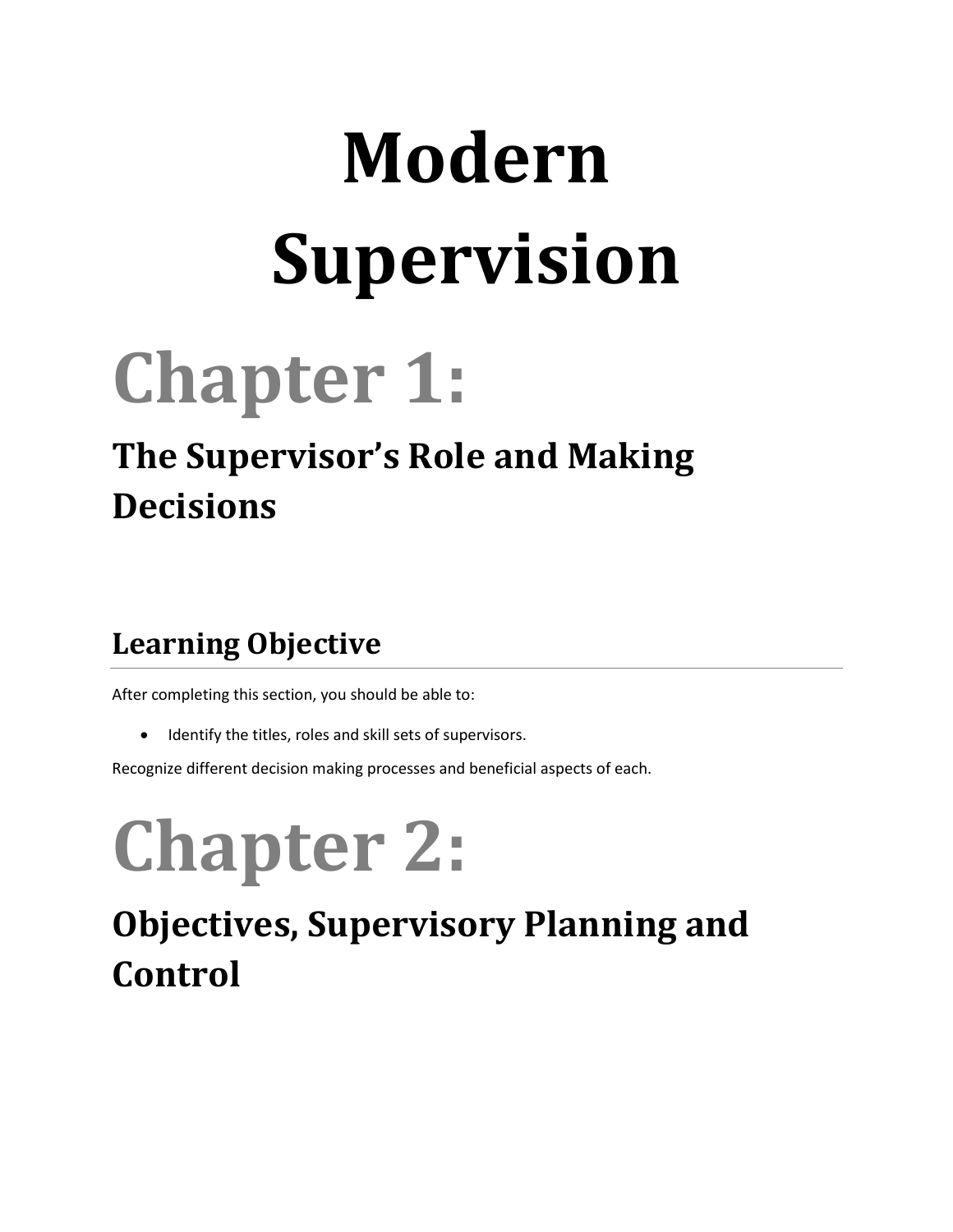#### **Learning Objective**

After completing this section, you should be able to:

- Recognize examples of how to improve work objectives and the concept of management by objectives (MBO).
- Recognize the planning process and the supervisor's role in planning.

## **Chapter 3:**

### **Organizing, Delegating, and Communicating**

#### **Learning Objective**

After completing this section, you should be able to:

- Identify the rationale behind organizational structure, and recognize how roles and individuals interact within the structure.
- Recognize ways to improve communication within the organization.

## **Chapter 4:**

### **Motivation and Employee Development**

#### **Learning Objective**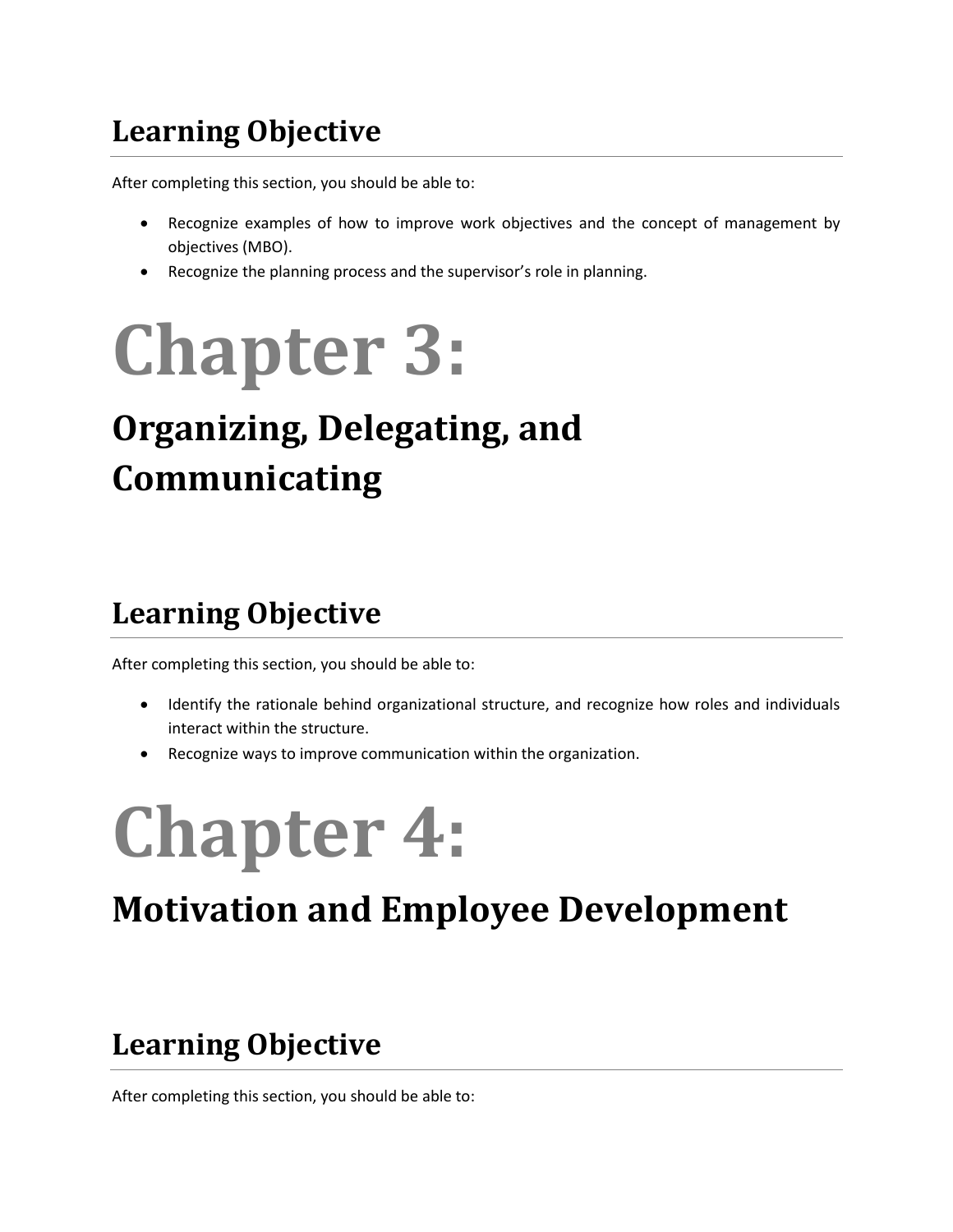- Recognize different motivation theories and strategies.
- Identify examples of training experiences.

## **Chapter 5:**

### **Building Team Effort, Counseling and Appraising**

#### **Learning Objective**

After completing this section, you should be able to:

- Recognize the steps necessary to improve team productivity.
- Identify ways to help counsel employees and recognize the value and attributes of performance appraisals.

# **Chapter 6:**

### **Handling Absenteeism, Tardiness and Conflict**

#### **Learning Objective**

- Identify the root cause of absenteeism and tardiness problems.
- Recognize the effects of conflicts within an organization.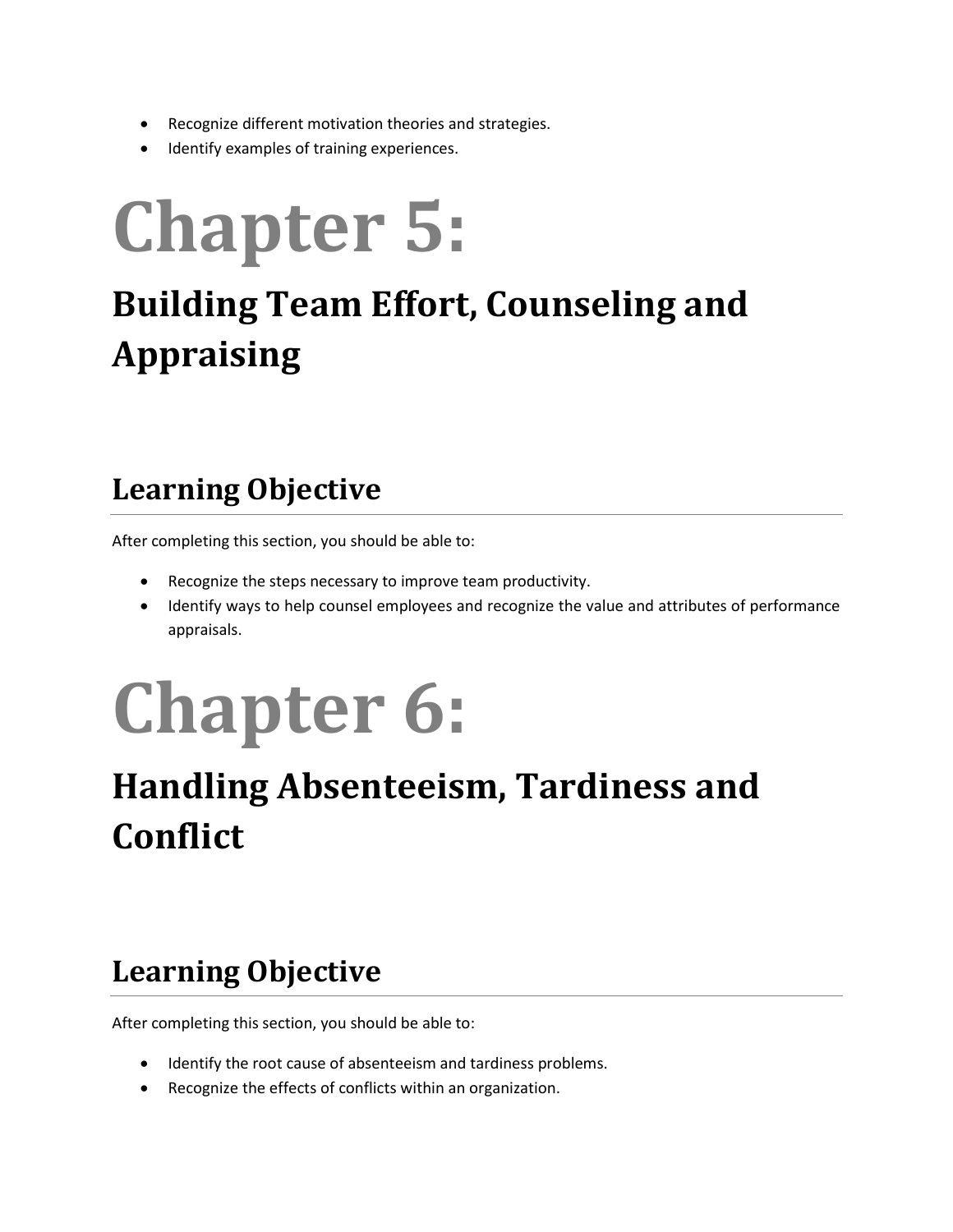# **Chapter 7:**

### **Discrimination and Supervising Problem Employees**

#### **Learning Objective**

After completing this section, you should be able to:

- Identify the regulations and the enforcement policies governing diverse groups.
- Recognize different methods for confronting problem employees.

# **Chapter 8:**

### **Labor Contracts and Discipline Issues**

#### **Learning Objective**

- Identify the elements within a labor contract and recognize how to minimize labor grievances.
- Recognize the reasons for disciplinary action and the disciplinary steps a supervisor can take.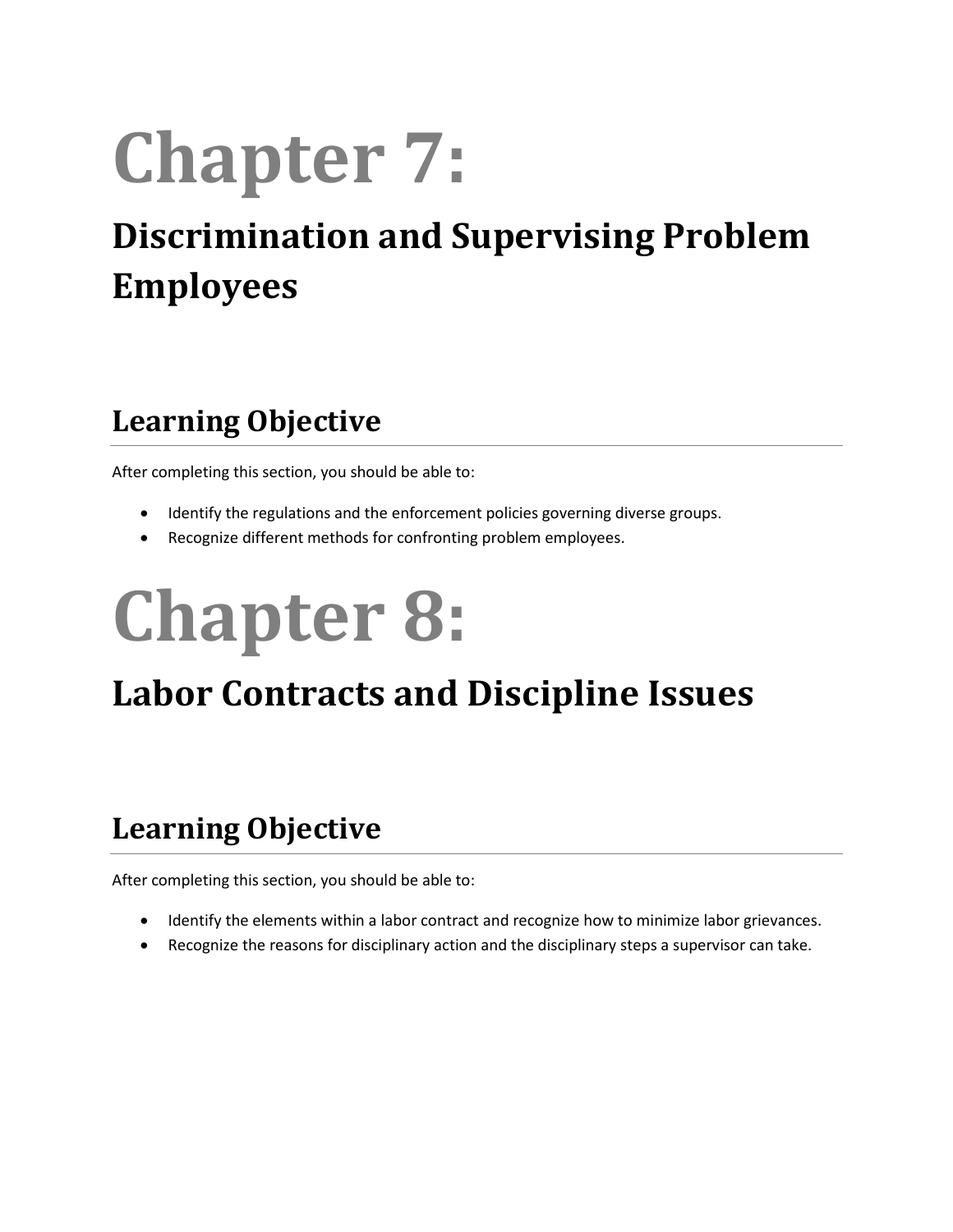# **Chapter 9:**

### **Reducing Costs and Supervising Safety**

#### **Learning Objective**

After completing this section, you should be able to:

- Identify typical cost categories and cost reduction strategies.
- Identify unsafe conditions in the physical environment and ways to help prevent accidents.

# **Chapter 10:**

### **Ethics and Organizational Politics**

#### **Learning Objective**

After completing this section, you should be able to:

• Identify different ethical standards and elements of organization politics.